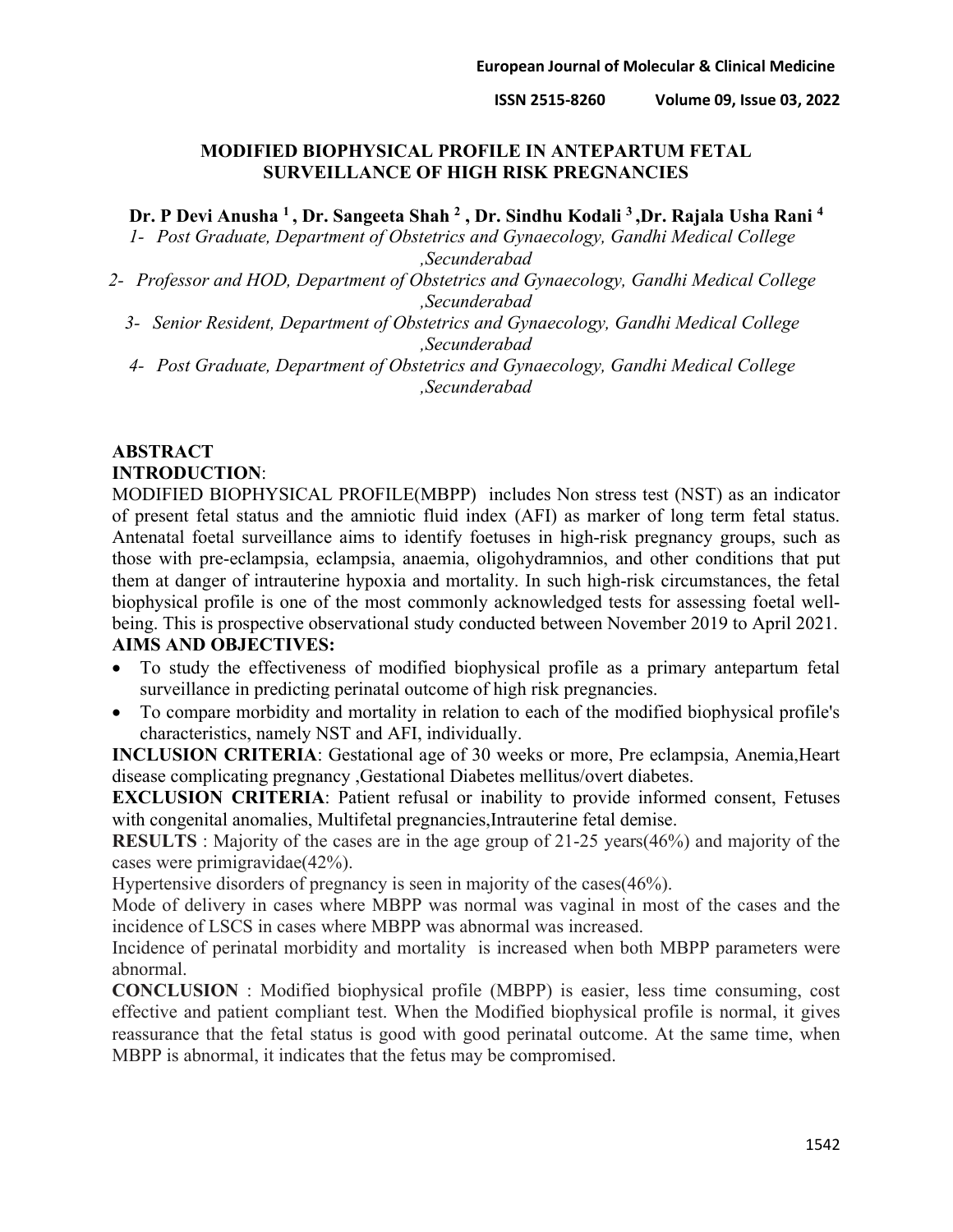# **INTRODUCTION :**

The Manning score or BPP (Biophysical Profile) provides a detailed assessment of the fetus behavioral state in utero. It is used both as a backup test when the non-stress test is non-reactive and as a first-line test for antepartum fetal surveillance. Manning and colleagues proposed the combined use of five fetal biophysical variables as a more accurate means of assessing fetal health than a single element<sup>1</sup>. These tests usually take 30 to 60 minutes for the examiner to complete.

The fetal biophysical components which are assessed are (1) heart rate acceleration, (2) breathing, (3) movements, (4) tone, and (5) amniotic fluid volume. Normal variables were assigned a score of 2 each, and abnormal variables were given a score of 0. Thus, the highest score possible for a normal fetus is 10. Another suggestion was to focus on two major components of BPP: amniotic fluid and NST, to reduce BPP testing time without compromising fetal health. This is called **MODIFIED BIOPHYSICAL PROFILE(MBPP).** Nageotte et al<sup>2</sup> propose a modified biophysical profile (MBPP) that includes the non-stress test (NST) as an indicator of current fetal status and the amniotic fluid index (AFI) as a marker of long-term fetal status. The modified biophysical profile (MBPP) is easier to perform and takes less time than the complete biophysical profile or contraction stress test. Also, MBPP is considered to be as effective as the complete biophysical profile. This improved biophysical profile took about 20 minutes to complete and is a useful surveillance tool. The modified biophysical profile is being used as a primary surveillance test in high-risk pregnancies to study its effectiveness in predicting perinatal outcome.

The American College of Obstetricians and Gynecologists (2016) has concluded that the modified biophysical profile test is as predictive of fetal well-being as other approaches to biophysical fetal surveillance<sup>3</sup>

# **AIMS AND OBJECTIVES**

- ∑ To study the effectiveness of modified biophysical profile as a primary antepartum fetal surveillance in predicting the perinatal outcome of high-risk pregnancies.
- ∑ To compare morbidity and mortality in relation to each of the modified biophysical profile's characteristics, namely NST and AFI, individually.

# **MATERIAL AND METHODS**

This is an observational study carried out at Gandhi hospital over a period of 18 months. It is a tertiary care hospital and a major referral center for high-risk obstetrics in Telangana State. 90 women who are diagnosed with high-risk factors are included in the study. Written informed consent was taken from all women recruited into the study after explaining the nature of the study. Details were entered in a pre-designed proforma regarding the Age, parity, gestational age, booking status at our hospital, high-risk factors like hypertensive disorders, diabetes mellitus, oligohydramnios, intrauterine fetal death, and lethal fetal congenital anomalies. All basic investigations were done an antenatal scan for AFI and fetal biometry, NST tracing for 20 mins and additional investigations like Liver function tests, 24-hour urinary proteins, spot protein creatinine ratio, fetal doppler were done depending on maternal condition.

# **INCLUSION CRITERIA:**

- Gestational age of 30 weeks or more
- Preeclampsia
- Anemia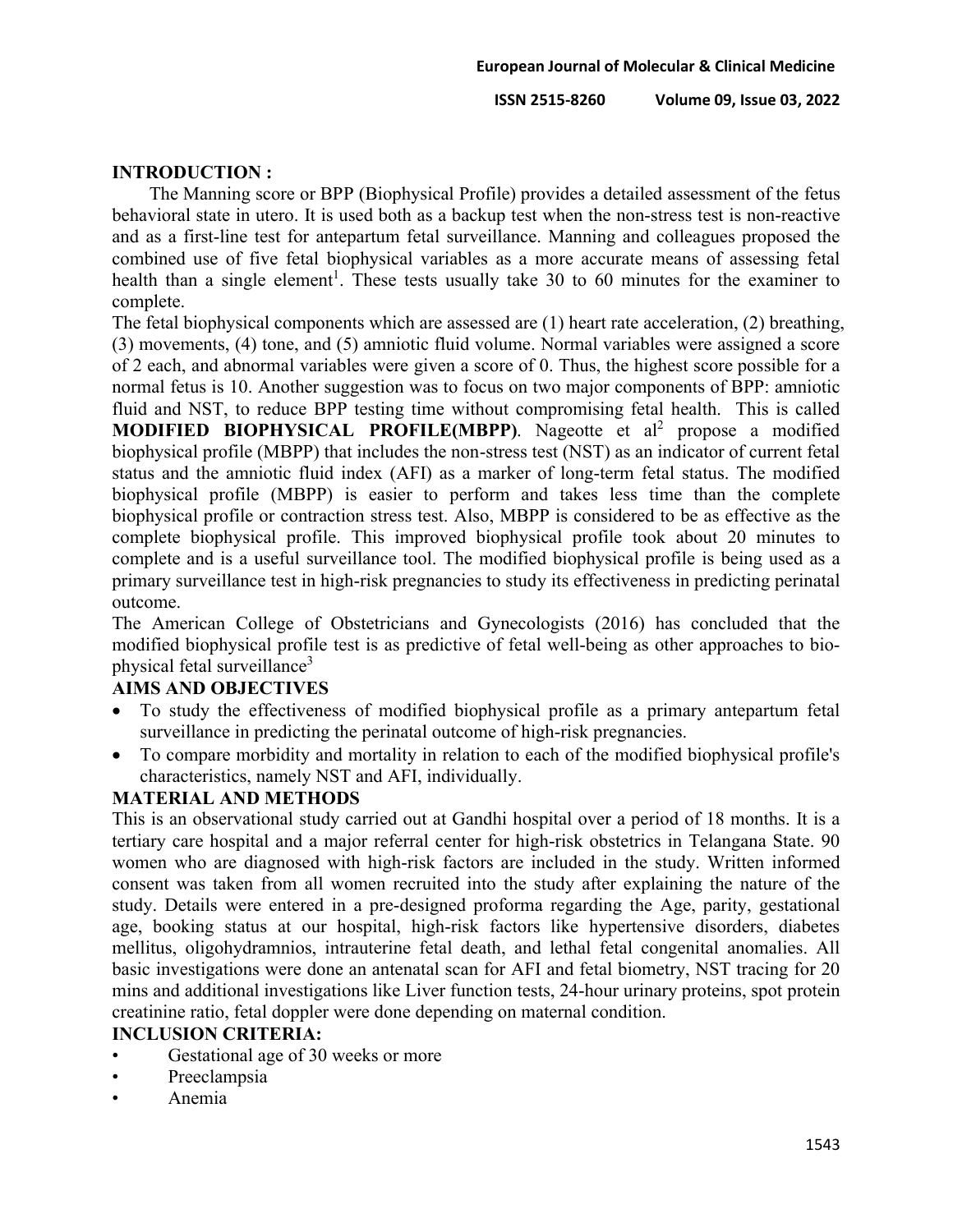- Heart disease complicating pregnancy
- Gestational Diabetes mellitus/overt diabetes

#### **EXCLUSION CRITERIA**:

- Patient refusal or inability to provide informed consent.
- Fetuses with congenital anomalies
- Multifetal pregnancies.
- Intrauterine fetal demise.

## **Test results were documented as follows:**

NST was conducted with a cardiotocograph after informed consent was obtained. FHR, fetal movements, and uterine contractions were all recorded. When the baseline fetal heart rate is between 110 and 160 beats per minute, and there are more than two accelerations of more than or equal to 15 beats per minute lasting more than or equal to 15 seconds, with good beat-to-beat variability and no decelerations, the trace is called reactive. If the reaction pattern was not recorded after 20 minutes, the test was repeated for another 20 minutes, or intravenous fluids were administered and the NST was repeated. The trace was declared non-reactive if there was no reactivity within this time period. The four-quadrant approach is used to determine the volume of amniotic fluid. The uterus was split into four equal quadrants by two imaginary lines while the patient was supine. The linea alba and a transverse line equidistant from the pubic symphysis to the top of the fundus are the vertical and transverse lines, respectively. The AFI was calculated by adding the depths of the greatest vertical pockets in each quadrant that are cord-free. In my study, an AFI of >5 is considered normal, and an AFI of 24cm was regarded as the maximum limit of normal. The management of the patient was determined based on gestational age, other risk factors, and the results of the MBPP.

# **Endpoints for assessment of the outcome of pregnancy:**

- Thick meconium staining of liquor
- 5minute Apgar score.
- NICU admissions
- Perinatal morbidity
- Perinatal mortality

## **Interpretation of MBPP and action :**

If both tests were normal – weekly fetal surveillance with MBPP.

If both tests were abnormal – management depends on gestational age.

If gestational age > 36 weeks – Delivery

If gestational age < 36 weeks – Management is individualized.

If NST is reactive, but AFI is decreased – evaluate for chronic fetal conditions, particularly congenital abnormalities, and perform MBPP twice weekly.

If AFI is normal and NST is non-reactive, further testing with a full BPP is indicated.

• Perinatal morbidity is measured in terms of low APGAR scores, NICU admissions, and the need for resuscitative measures.

## **STATISTICAL ANALYSIS:**

Descriptive statistics such as frequencies and percentages for categorical variables were determined. Association between variables was analyzed by using the Chi-Square test for categorical variables with a p-value less than 0.05 considered statistically significant.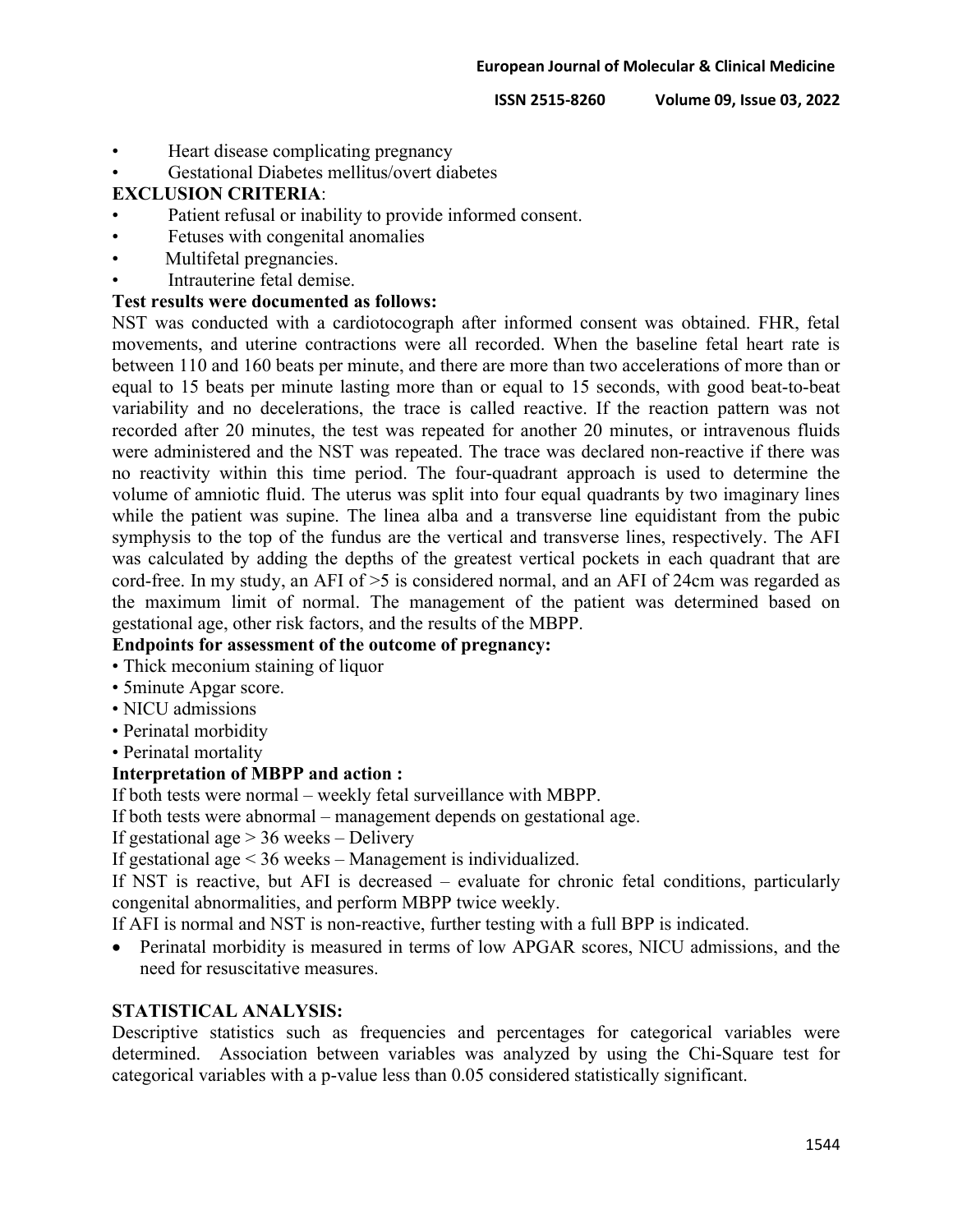# **RESULTS Distribution of risk factors**:(**Table/Fig-1)**

Out of 90 cases; the majority of cases constitute hypertensive disorders(47%), followed by postdates, anemia and hypothyroidism (11%), Diabetes mellitus (10%),

| Mode of Delivery         | Number | $\frac{0}{0}$ |
|--------------------------|--------|---------------|
| <b>FTVD</b>              | າດ     |               |
| <b>PTVD</b>              |        |               |
| <b>FT LSCS-Emergency</b> | 30     |               |
| <b>PT LSCS-Elective</b>  |        |               |

#### **Table/Fig-1: Distribution of Risk factors**

## **Mode of delivery**:(**Table/Fig 2)**

Out of 90 patients, 46 (51%) of them had vaginal delivery and 44(49%) of them had cesarean section. Out of the 46 patients who had vaginal delivery 29 of them (32%) had a full-term vaginal delivery and 17 of them (19%) had a preterm vaginal delivery. Out of the 44 patients who had cesarean section 33% of them had full-term emergency LSCS and 16% of them had preterm emergency LSCS.

**Table/Fig 2: Mode of Delivery**

| <b>RISK FACTORS</b>             | Number | $\frac{0}{0}$ |
|---------------------------------|--------|---------------|
| Hypertensive disorders in $ 42$ |        | 47            |
| pregnancy                       |        |               |
| <b>BOH</b>                      |        |               |
| Post dates                      | 10     |               |
| <b>JFetal</b> movements         | 3      |               |
| Diabetes Mellitus               | Q      | 10            |
| Hypothyroidism                  | 10     | 11            |
| <b>RHD</b>                      |        | 2.2           |
| Anemia                          |        | 11            |

# **Last MBPP result**:(**Table/Fig 3)**

Among the modified biophysical profiles done in 90 patients, both parameters(NST and AFI) were normal in 51 patients (57%), both parameters were abnormal in 7 patients (8%), NST was normal and AFI was abnormal in 7 patients (8%), AFI was normal and NST was abnormal in 25 patients (27%).

**Table/Fig 3: Last MBPP result**

|                          | Number | $\frac{0}{0}$ |
|--------------------------|--------|---------------|
| Both parameters normal   |        |               |
| Both parameters abnormal |        |               |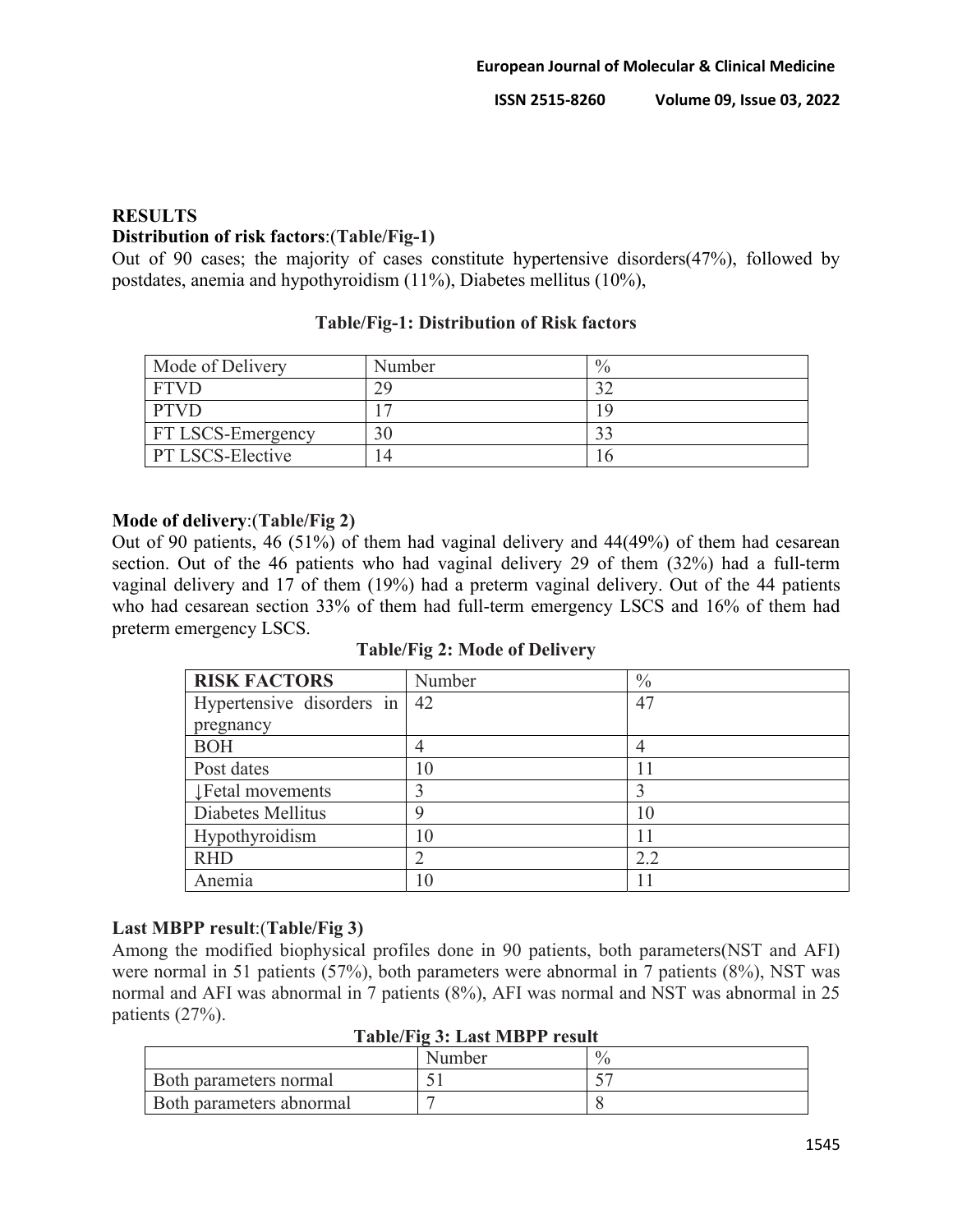#### **European Journal of Molecular & Clinical Medicine**

**ISSN 2515-8260 Volume 09, Issue 03, 2022**

| NST normal AFI abnormal   |  |
|---------------------------|--|
| l NST abnormal AFI normal |  |

## **Last test results versus mode of delivery: (Table/Fig 4)**

Among the modified biophysical profiles done in 90 patients when both parameters ( NST and AFI) were normal (51 patients) 13(25%) patients underwent LSCS and 38(75%) patients had vaginal delivery, when both parameters were abnormal (7 patients) 5 (71%) patients underwent LSCS and 2 (29%) patients had vaginal delivery when NST was normal and only AFI was abnormal (7patients) 2 (29%) patients had vaginal delivery & 5(71%) of them underwent LSCS, when AFI was normal and NST was abnormal(25patients) 21 patients (84%) underwent LSCS and 4(16%) patients had vaginal delivery.

|                              | <b>SCS</b> | Vaginal delivery | P-value      |
|------------------------------|------------|------------------|--------------|
| Both parameters normal (51)  |            |                  | < 0.001      |
| Both parameters abnormal (7) |            |                  | 0.214        |
| NST normal AFI abnormal (7)  |            |                  | 0.214        |
| NST abnormal AFI normal (25) |            |                  | $\leq 0.001$ |

# **Table/Fig 4: Last test results versus mode of delivery**

#### **Last test result versus APGAR score at five minutes**:(**Table/Fig 5)**

Among the 90 cases included in the study, an APGAR score of <7was observed among 21 cases. when both parameters (NST and AFI) were normal 2 patients had an APGAR score of  $\leq 7$ , when both parameters were abnormal 4 patients had an APGAR score of <7, when NST was normal and AFI was abnormal 1 of the patients had an APGAR score of <7 and when AFI was normal and NST was abnormal 14 patients had APGAR score of <7.

|                              | APGAR < 7 | APGAR > 7 | P-value |
|------------------------------|-----------|-----------|---------|
| Both parameters normal (51)  |           | 49        | < 0.001 |
| Both parameters abnormal (7) |           |           | 0.026   |
| NST normal AFI abnormal (7)  |           | O         | 0.556   |
| NST abnormal AFI normal (25) | 14        | 11        | < 0.001 |

#### **Table 5: Last test result Vs APGAR score**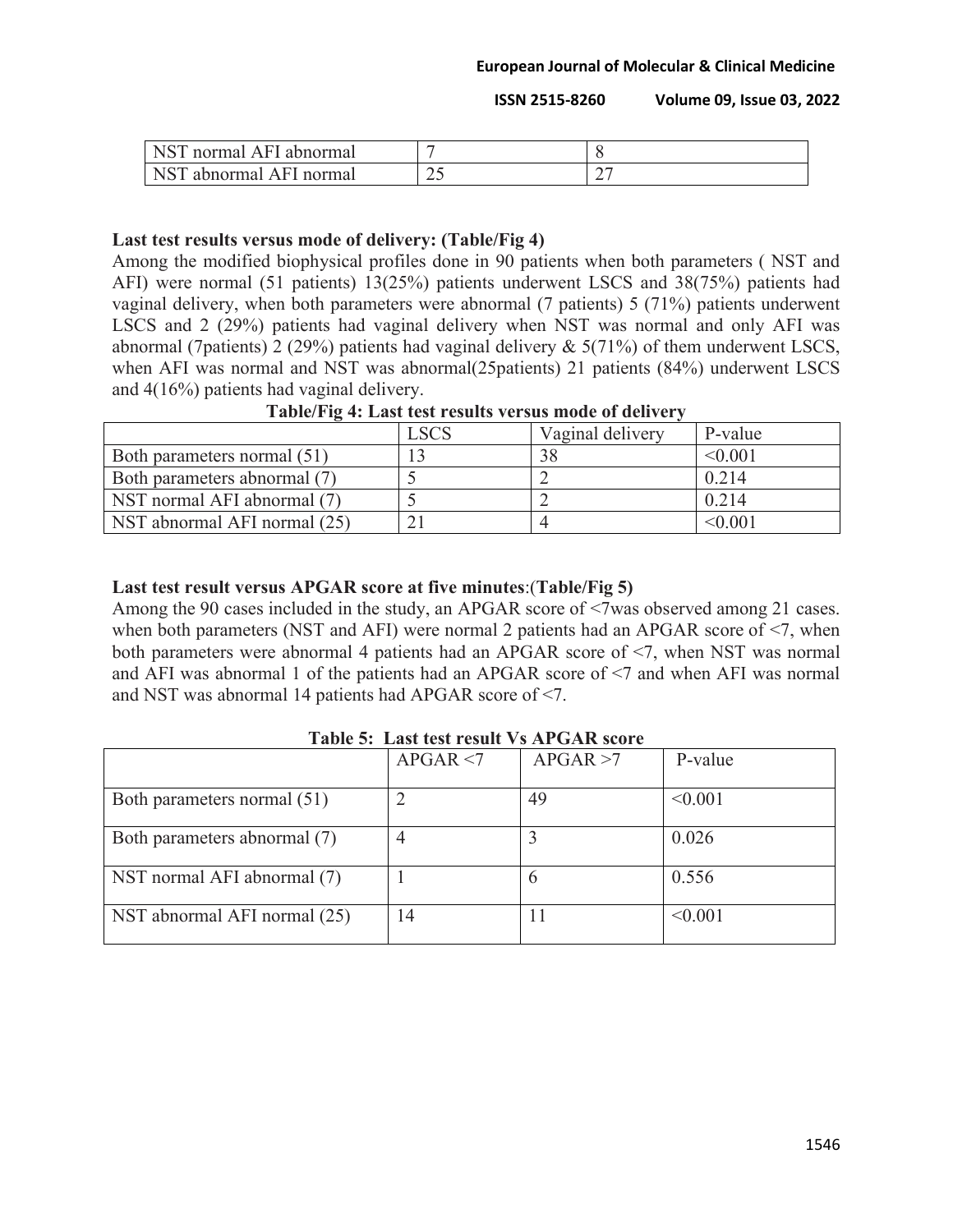

## **Perinatal morbidity associated with test results** :(**Table/Fig 7)**

When both parameters (NST and AFI) were normal perinatal morbidity was present in 4 out of 51 cases, when both parameters were abnormal 3 out of 7(42%) of them had perinatal morbidity. when NST was normal and AFI was abnormal perinatal morbidity was present in 2 out of 7(28%) cases and when AFI was normal and NST was abnormal 11 out of 25 (44%) of them had perinatal morbidity.

This suggests that whenever both parameters were abnormal or even one of the parameters were abnormal there was an increased incidence of perinatal morbidity.

Perinatal morbidity is observed in 20 cases that were admitted to NICU. Of which 8 cases were admitted because of respiratory distress, 5 cases because of low birth weight, 4 cases because of neonatal jaundice, and 3 cases because of sepsis.(**Figure 6)**



**Figure 6: Causes of perinatal morbidity**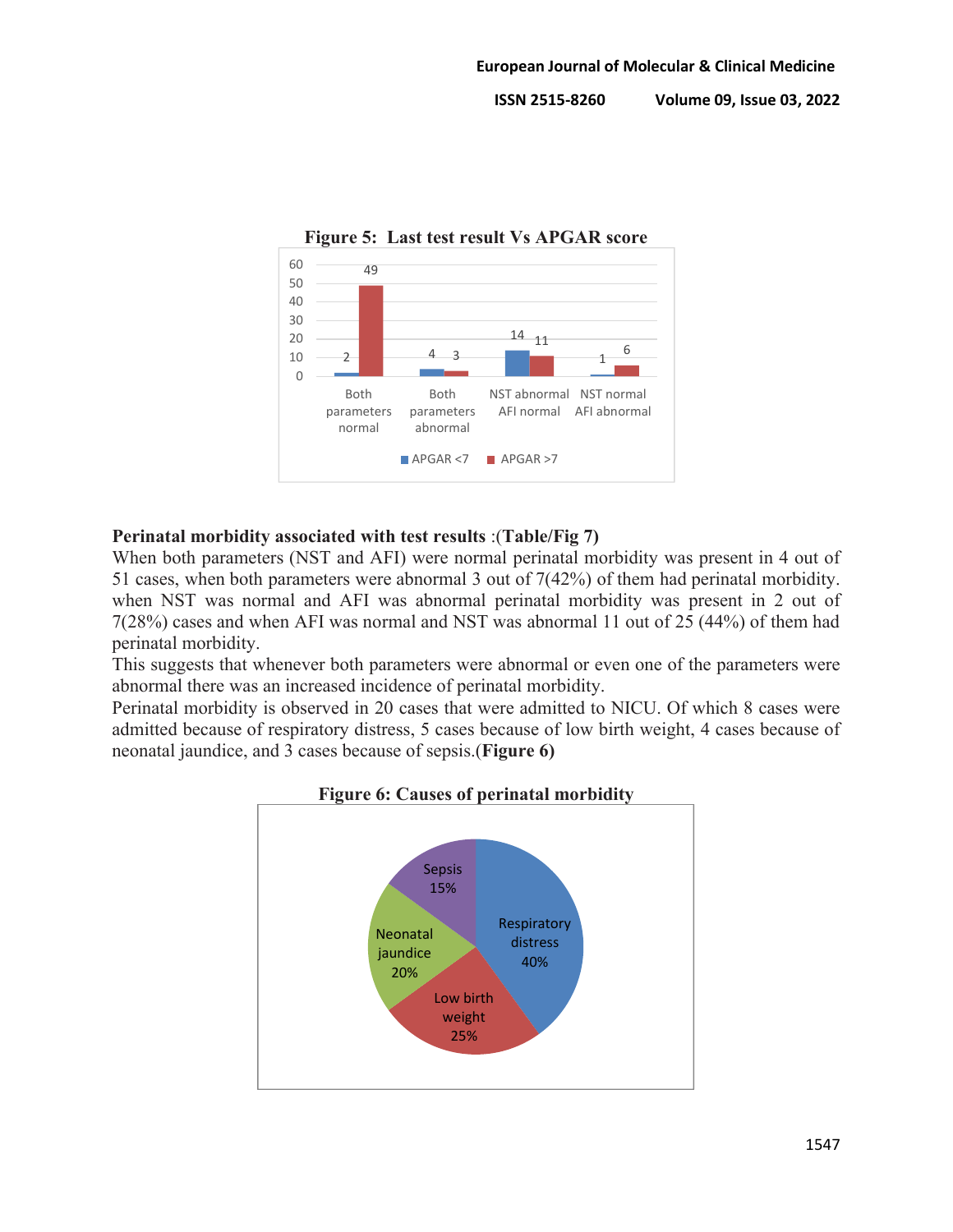|                              | No of patients | $\frac{0}{0}$ |
|------------------------------|----------------|---------------|
| Both parameters normal (51)  |                | 7.8%          |
| Both parameters abnormal(7)  |                | 42%           |
| NST normal AFI abnormal (7)  |                | 28%           |
| NST abnormal AFI normal (25) |                | $44\%$        |

# **Table 7:Perinatal morbidity associated with test results**

**Figure 7: Perinatal morbidity associated with test results**



# **Perinatal mortality associated with test results: (Table/ Figure 8)**

In our study, there were 11 perinatal mortalities. Eight cases had hypertensive disorders of pregnancy and one had diabetes and two had come with decreased fetal movements. MBPP was abnormal in 2 cases. The NST in all 11 cases was non-reactive and AFI was abnormal in five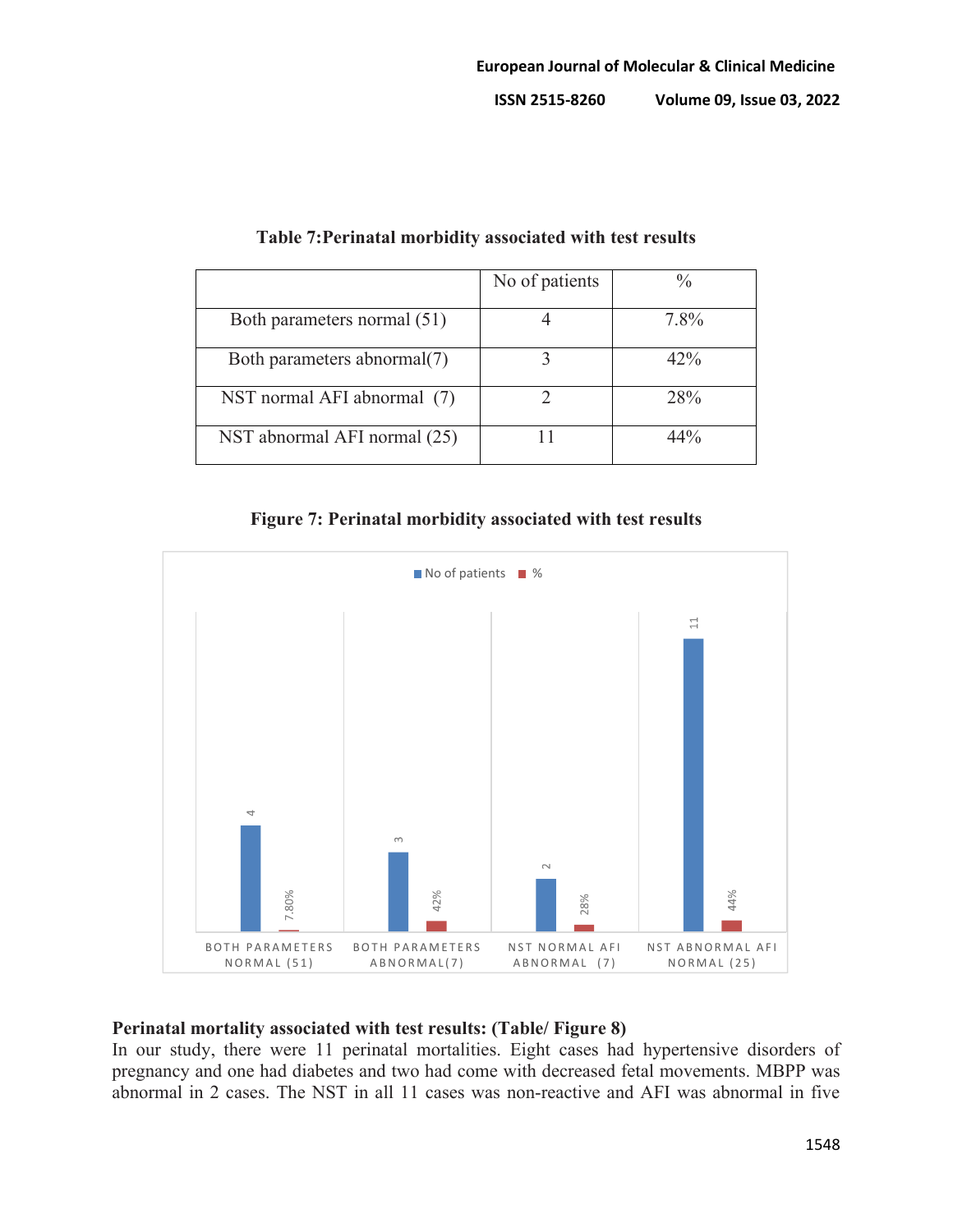#### **European Journal of Molecular & Clinical Medicine**

#### **ISSN 2515-8260 Volume 09, Issue 03, 2022**

cases. Two cases belonged to 30 weeks of gestation and One case was of 31 weeks of gestation, one belonged to 32 weeks gestation, One case was of 33 weeks gestation four cases were in between 34 to 35 weeks of gestation. One case was of 36 weeks of gestation and one belonged to 38 weeks of gestation. The birth weight of the babies was <1.5 in three cases, between 1.5-2.4 kg in 6 cases, and 2.5-3kg in 2 cases.

| <b>RISK FACTOR</b>           | <b>NST</b> | <b>AFI</b>           | <b>GA IN WEEKS</b> | <b>WEIGHT IN</b><br><b>KGS</b> | <b>CAUSE OF DEATH</b>               |
|------------------------------|------------|----------------------|--------------------|--------------------------------|-------------------------------------|
| <b>SPE</b>                   | <b>NR</b>  | $9-10 \, \text{cms}$ | 34                 | 1.5                            | Low birth wt with birth<br>asphyxia |
| Decreased fetal<br>movements | <b>NR</b>  | $0-1$ cm             | 33                 | 1.7                            | Birth asphyxia                      |
| GHTN <sup>*</sup>            | <b>NR</b>  | 1 <sub>cm</sub>      | 35                 | 1.7                            | MSL with fetal distress             |
| $SPE**$                      | <b>NR</b>  | 12-13cm              | 30                 | 1.2                            | Low birth wt                        |
| APE <sup>+</sup>             | <b>NR</b>  | $9-10cm$             | 32                 | 1.5                            | Birth asphyxia                      |
| Decreased fetal<br>movements | <b>NR</b>  | $0-1$ cm             | 35                 | 2.5                            | MSL with asphyxia                   |
| <b>SPE</b>                   | <b>NR</b>  | $0-1$ cm             | 34                 | 1.2                            | Low birth wt                        |
| <b>GHTN</b>                  | <b>NR</b>  | $7-8cm$              | 38                 | 2.7                            | MSL with fetal distress             |
| <b>SPE</b>                   | <b>NR</b>  | 9cm                  | 30                 |                                | Very low birth wt                   |
| <b>Diabetes</b>              | <b>NR</b>  | $15-16cm$            | 31                 | 1.5                            | <b>Fetal distress</b>               |
| <b>SPE</b>                   | <b>NR</b>  | 24cm                 | 36                 | 1.5                            | Birth asphyxia                      |

# **Table/ Figure 8: Perinatal mortality associated with test results**

\*GHTN- Gestational hypertension, \*\* SPE - Severe preeclampsia, ǂ - Antepartum eclampsia

## **DISCUSSION:**

The main purpose of antepartum fetal surveillance is to detect a damaged fetus early and intervene quickly. There are several approaches, but the best one is one that attempts to identify the fetus that is at risk but still in a healthy state and requires quick care. In the present study, the modified biophysical profile (MBPP), which is a combination of two parameters, is used as a primary surveillance test for high-risk patients. The two parameters are the non-stress test (NST), which is a short-term marker of fetal status & amniotic fluid index (AFI), a long-term marker of placental function.

The major risk encountered in this study was hypertensive disorders in pregnancy. The percentage of hypertensive disorders in pregnancy is 46.6% which is high compared to the other studies. In a study conducted by Borade et  $al<sup>4</sup>$ , similar to our study, hypertension was the most predominant risk factor in the mother after prolonged pregnancy with no other risk factor. Vijayalakshmi et al<sup>5</sup> also reported hypertension to be the most common cause of risk in 25% of the patients which was followed by decreased fetal movements and oligohydramnios.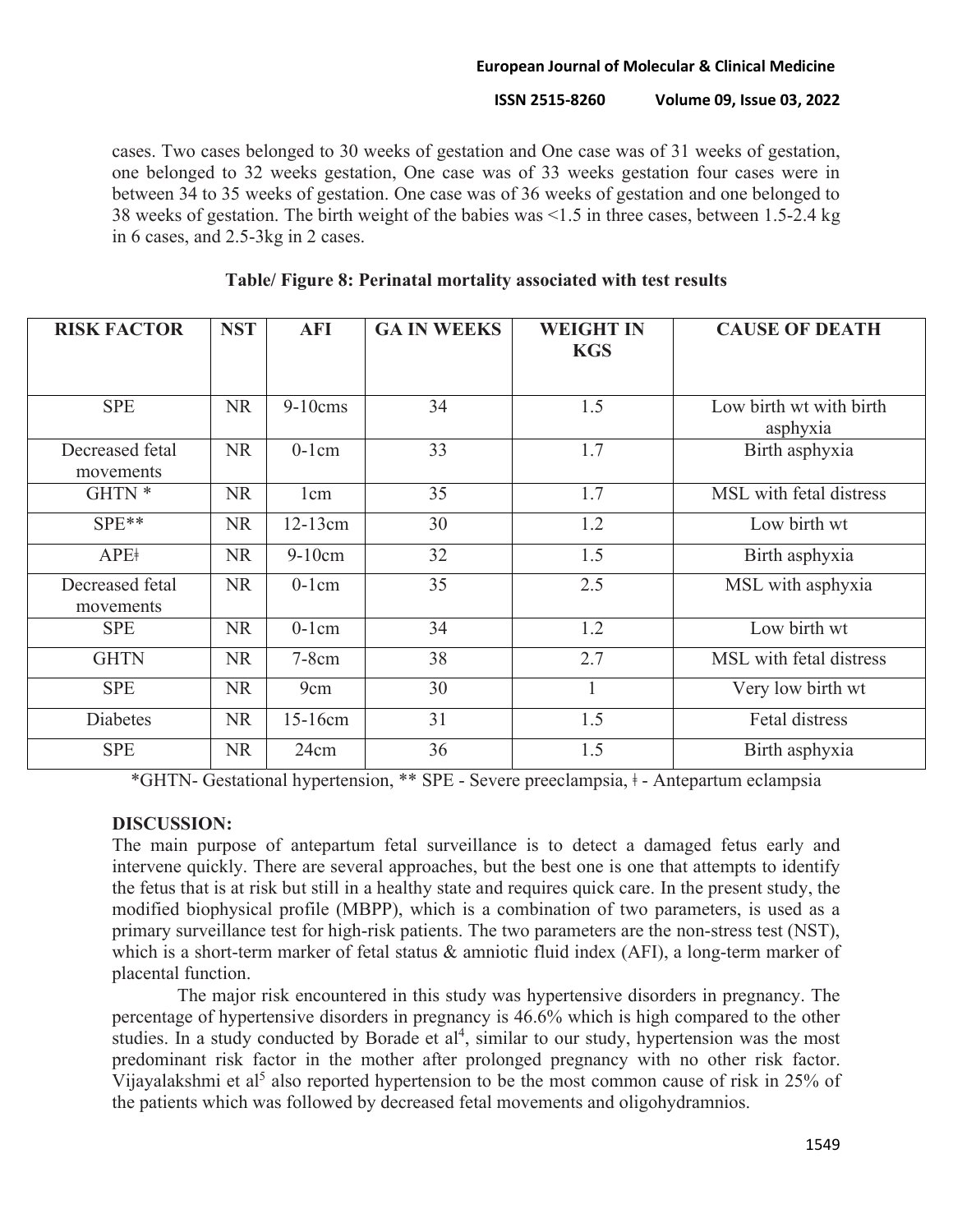The majority of the patients were primigravidae (42%) and the majority of them were in the age group of 21-25yrs  $(46\%)$ .

The mode of delivery in the study group concerning the last MBPP result showed that when MBPP was normal concerning both parameters (51), the incidence of LSCS and vaginal delivery among these were 25% and 75% respectively. When the MBPP was abnormal concerning both parameters 71% of the cases had LSCS and 29%of them had a vaginal delivery. This shows that the mode of delivery in cases where MBPP was normal was vaginal in most of the cases and the incidence of LSCS in cases where MBPP was abnormal was increased. The results are similar to study conducted by Dangal et al<sup>7</sup> where most of the cases (70/97, 72%) in normal MBPP group had vaginal delivery and most of the cases in abnormal MBPP had cesarean section (56/75, 76%).

In our study, the incidence of cesarean section for fetal distress was very high (45%) compared to other study by Borade et  $al<sup>4</sup>$ .

When studied concerning the last MBPP, showed that whenever both the test results were abnormal, we had 42.8% (3 out of 7 cases) showing thick meconium. When the test results were abnormal concerning only NST only 28% had thick meconium. When the test results were abnormal concerning only AFI 0 patients had thick meconium. Hence from the above results, it is seen that the incidence of perinatal morbidity concerning meconium is increased when both MBPP parameters were abnormal, and more so when NST was abnormal compared to AFI abnormal when individual parameters were considered. The results are similar to the study by Pavitra reddy et al<sup>8</sup> where thick meconium was observed in 30.3% of patients with only abnormal NST.

Among the 90 cases included in this study, an APGAR score of <7 at 5 minutes was observed among 21(23%) cases. Out of which 19 cases which account for 90.4% had abnormal MBPP and 2 cases which account for 9.6% had normal MBPP. The results of our study were compared to those of Singh G et al<sup>6</sup>.

In the present study out of 20 babies (22.2%) which were admitted to NICU, 12 cases had abnormal MBPP(80%). This is comparable to an earlier study by Borade et al and Agarwal et al<sup>9</sup>.

In our study, there were 11 (12.2%) perinatal mortalities wherein 8 cases were those with pre-eclampsia, two patients came with decreased fetal movements.

From the above discussion, we can conclude that MBPP can be used as a primary antepartum fetal surveillance test to predict the perinatal outcome in high-risk cases.

#### **CONCLUSION**

- The modified biophysical profile (MBPP) is a simpler, faster, and less expensive test.
- When the Modified biophysical profile is normal, it gives reassurance that the fetal status is good with a good perinatal outcome. At the same time, abnormal MBPP signals that the fetus's health may be jeopardized.
- When the MBPP is abnormal there is an increased incidence of perinatal morbidity as well as mortality. Confirmation with a complete biophysical profile can be done when MBPP results are abnormal.
- When considered individually, abnormal AFI was associated with increased incidence of perinatal morbidity and abnormal NST was associated with increased incidence of perinatal morbidity as well as perinatal mortality.